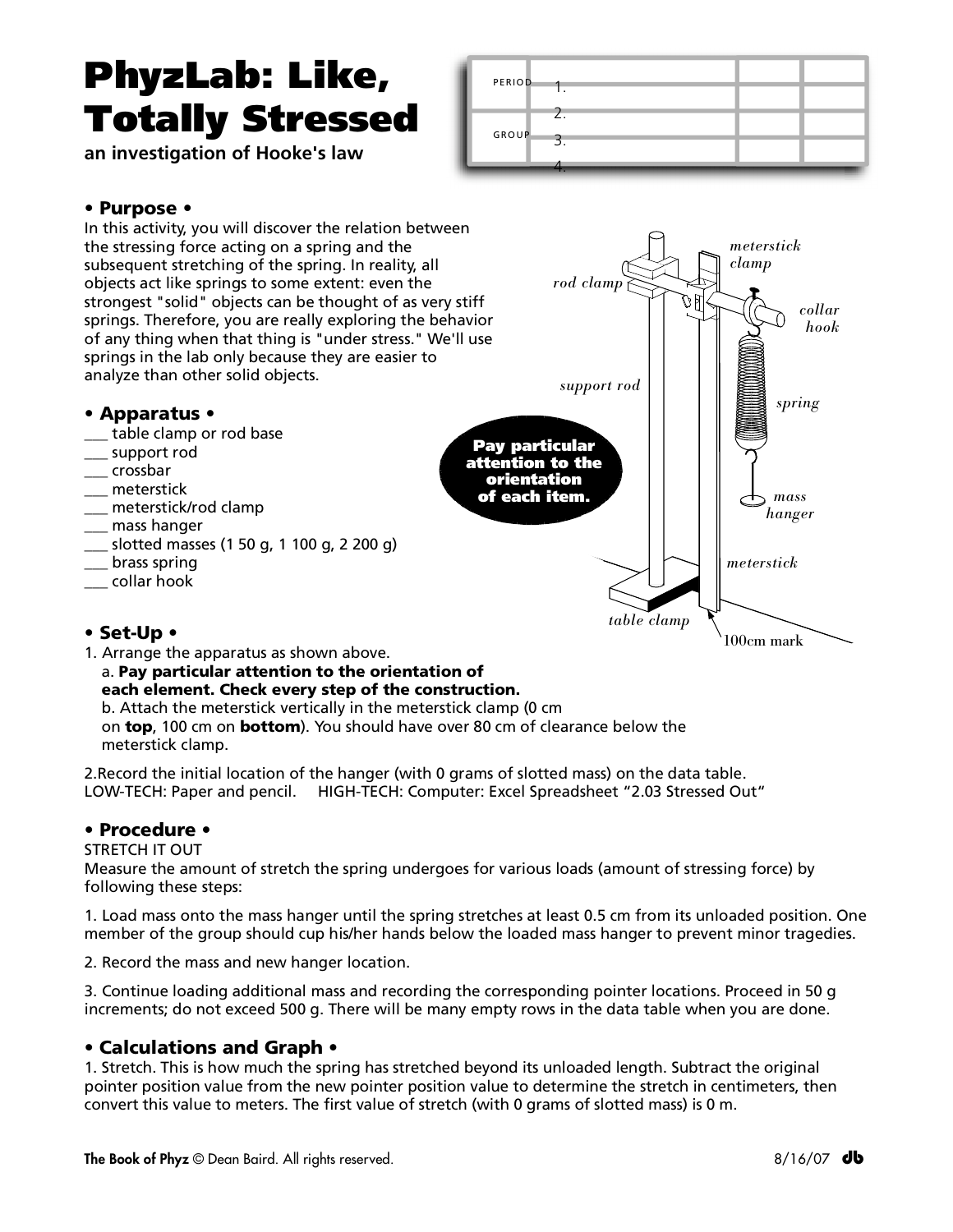2. Load Force. This is the weight of the slotted masses. Convert the slotted mass values to kilograms and multiply that mass by gravitational acceleration to determine the weight of the load.

3. Graph Load Force vs. Stretch. Remember to include all the details of a correctly plotted graph. Draw a best-fit line through your plot.

4. Use the letter *k* to represent the slope of the plotted line. Write an expression for the slope (*k*) in terms of load (*F*) and stretch (*x*).

5. Determine the slope of the line a. directly from the graph. [HIGH-TECH: Use Excel's analysis tools.]

b. calculated using measured data. Use several pairs of points and determine an average. (Use the unused column on the data table.) [HIGH-TECH: Skip.]

6. Determine an equation for this line. (Remember you are working with *F vs. x*, not *y vs. x*.) Test your equation on some of your data to see if it is a reasonable representation. This equation—in the form *F = kx*—is Hooke's Law, named in honor of British physicist Robert Hooke (1635-1703), a contemporary and bitter rival\* of Isaac Newton (1642-1727).

#### • Unknown •

Obtain an object of unknown mass from your instructor. Use your spring system and the data you have collected to determine the mass of the object.

1. Describe your method. (Record data in the empty spaces of the original data table.)

2. Record the value you feel is the correct mass of the object in ink:

 $m =$  q.

3. Take the object to your instructor for a determination of the correct mass of the object. Calculate the percent error of your determination of the object's mass.

M = \_\_\_\_\_\_\_\_\_\_\_\_\_\_\_\_\_\_\_\_g.

%E = \_\_\_\_\_\_\_\_\_\_\_\_\_\_\_\_\_\_\_.

\*Newton had all portraits of Robert Hooke destroyed after Hooke's death.